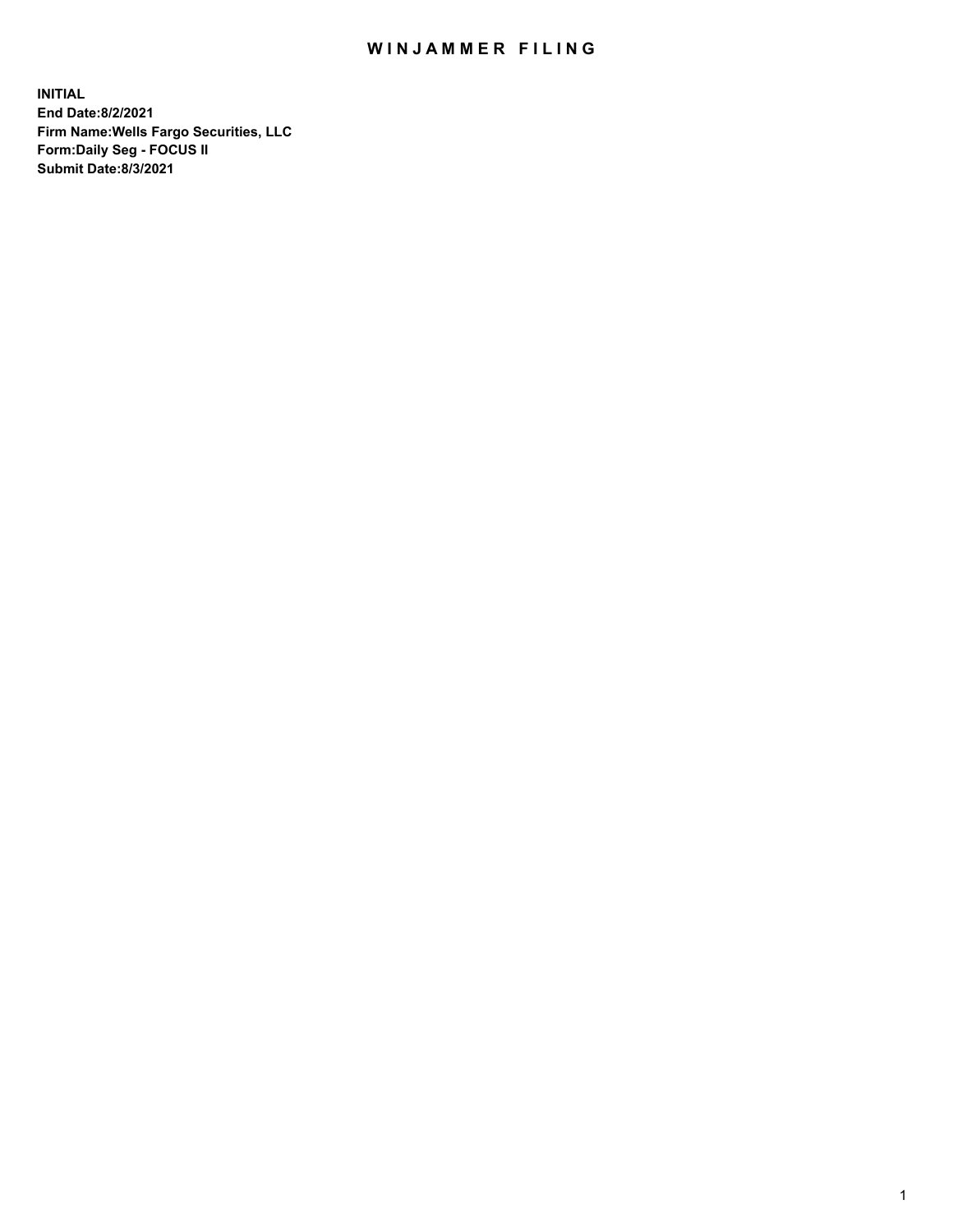**INITIAL End Date:8/2/2021 Firm Name:Wells Fargo Securities, LLC Form:Daily Seg - FOCUS II Submit Date:8/3/2021 Daily Segregation - Cover Page**

| Name of Company                                                                                                                                                                                                                                                                                                                | <b>Wells Fargo Securities LLC</b>                                         |
|--------------------------------------------------------------------------------------------------------------------------------------------------------------------------------------------------------------------------------------------------------------------------------------------------------------------------------|---------------------------------------------------------------------------|
| <b>Contact Name</b>                                                                                                                                                                                                                                                                                                            | <b>James Gnall</b>                                                        |
| <b>Contact Phone Number</b>                                                                                                                                                                                                                                                                                                    | 917-699-6822                                                              |
| <b>Contact Email Address</b>                                                                                                                                                                                                                                                                                                   | james.w.gnall@wellsfargo.com                                              |
| FCM's Customer Segregated Funds Residual Interest Target (choose one):<br>a. Minimum dollar amount: ; or<br>b. Minimum percentage of customer segregated funds required:% ; or<br>c. Dollar amount range between: and; or<br>d. Percentage range of customer segregated funds required between:% and%.                         | 270,000,000<br>$\overline{\mathbf{0}}$<br>0 <sub>0</sub><br>00            |
| FCM's Customer Secured Amount Funds Residual Interest Target (choose one):<br>a. Minimum dollar amount: ; or<br>b. Minimum percentage of customer secured funds required:%; or<br>c. Dollar amount range between: and; or<br>d. Percentage range of customer secured funds required between:% and%.                            | 40,000,000<br>$\overline{\mathbf{0}}$<br>0 <sub>0</sub><br>0 <sub>0</sub> |
| FCM's Cleared Swaps Customer Collateral Residual Interest Target (choose one):<br>a. Minimum dollar amount: ; or<br>b. Minimum percentage of cleared swaps customer collateral required:% ; or<br>c. Dollar amount range between: and; or<br>d. Percentage range of cleared swaps customer collateral required between:% and%. | 375,000,000<br><u>0</u><br>00<br>00                                       |

Attach supporting documents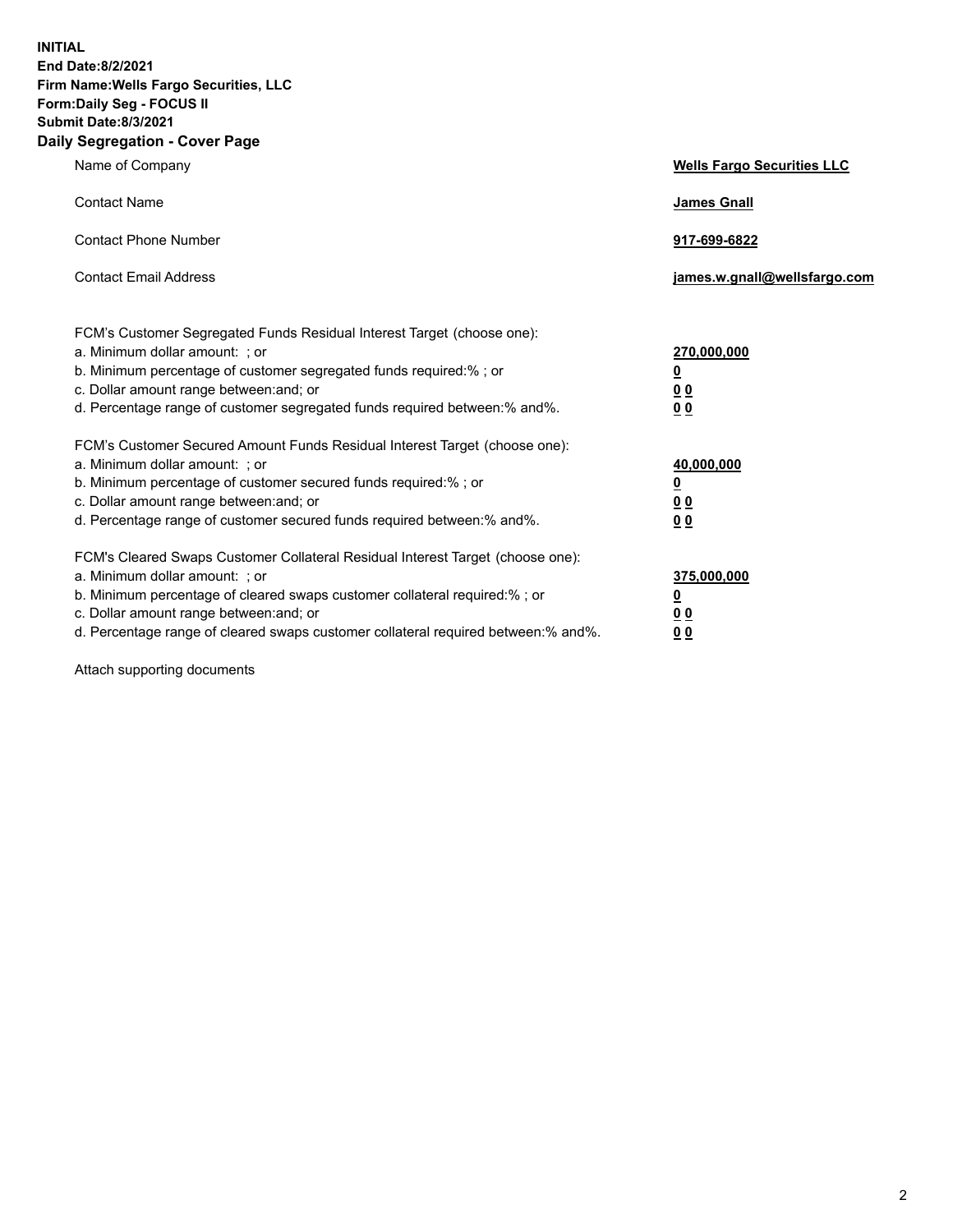**INITIAL End Date:8/2/2021 Firm Name:Wells Fargo Securities, LLC Form:Daily Seg - FOCUS II Submit Date:8/3/2021 Daily Segregation - Secured Amounts** Foreign Futures and Foreign Options Secured Amounts

> Amount required to be set aside pursuant to law, rule or regulation of a foreign government or a rule of a self-regulatory organization authorized thereunder

- 1. Net ledger balance Foreign Futures and Foreign Option Trading All Customers A. Cash **219,851,575** [7315]
	- B. Securities (at market) **207,112,124** [7317]
- 2. Net unrealized profit (loss) in open futures contracts traded on a foreign board of trade **15,035,498** [7325]
- 3. Exchange traded options
	- a. Market value of open option contracts purchased on a foreign board of trade **28** [7335]
	- b. Market value of open contracts granted (sold) on a foreign board of trade **-16,997** [7337]
- 4. Net equity (deficit) (add lines 1. 2. and 3.) **441,982,228** [7345]
- 5. Account liquidating to a deficit and account with a debit balances gross amount **2,877,589** [7351] Less: amount offset by customer owned securities **-2,868,483** [7352] **9,106** [7354]
- 6. Amount required to be set aside as the secured amount Net Liquidating Equity Method (add lines 4 and 5)
- 7. Greater of amount required to be set aside pursuant to foreign jurisdiction (above) or line 6.

## FUNDS DEPOSITED IN SEPARATE REGULATION 30.7 ACCOUNTS

- 1. Cash in banks
	- A. Banks located in the United States **63,070,085** [7500]
	- B. Other banks qualified under Regulation 30.7 **19,491,741** [7520] **82,561,826**
- 2. Securities
	- A. In safekeeping with banks located in the United States **130,740,732** [7540]
- B. In safekeeping with other banks qualified under Regulation 30.7 **0** [7560] **130,740,732** [7570]
- 3. Equities with registered futures commission merchants
	-
	-
	- C. Unrealized gain (loss) on open futures contracts **-54,519,298** [7600]
	- D. Value of long option contracts **28** [7610]
	-
- 4. Amounts held by clearing organizations of foreign boards of trade
	- A. Cash **0** [7640]
	- B. Securities **0** [7650]
	- C. Amount due to (from) clearing organization daily variation **0** [7660]
	- D. Value of long option contracts **0** [7670]
	- E. Value of short option contracts **0** [7675] **0** [7680]
- 5. Amounts held by members of foreign boards of trade
	-
	-
	- C. Unrealized gain (loss) on open futures contracts **60,693,810** [7720]
	- D. Value of long option contracts **0** [7730]
	- E. Value of short option contracts **0** [7735] **218,345,529** [7740]
- 6. Amounts with other depositories designated by a foreign board of trade **0** [7760]
- 7. Segregated funds on hand **0** [7765]
- 8. Total funds in separate section 30.7 accounts **562,208,072** [7770]
- 9. Excess (deficiency) Set Aside for Secured Amount (subtract line 7 Secured Statement Page 1 from Line 8)
- 10. Management Target Amount for Excess funds in separate section 30.7 accounts **40,000,000** [7780]
- 11. Excess (deficiency) funds in separate 30.7 accounts over (under) Management Target **80,216,738** [7785]

**0** [7305]

**441,991,334** [7355]

## **441,991,334** [7360]

[7530]

 A. Cash **88,708,898** [7580] B. Securities **96,387,354** [7590] E. Value of short option contracts **-16,997** [7615] **130,559,985** [7620]

 A. Cash **-42,456,512** [7700] B. Securities **200,108,231** [7710] **120,216,738** [7380]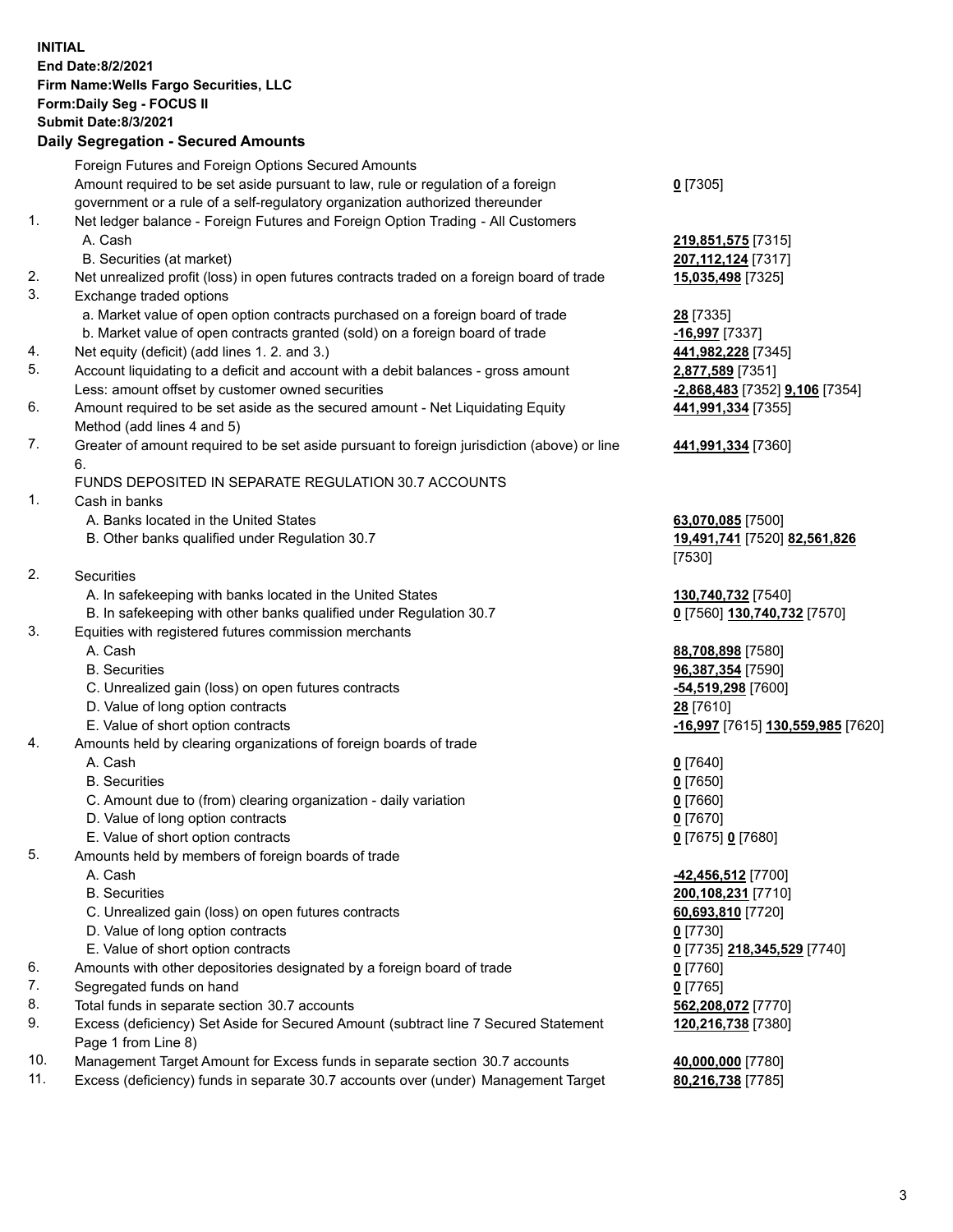**INITIAL End Date:8/2/2021 Firm Name:Wells Fargo Securities, LLC Form:Daily Seg - FOCUS II Submit Date:8/3/2021 Daily Segregation - Segregation Statement** SEGREGATION REQUIREMENTS(Section 4d(2) of the CEAct) 1. Net ledger balance A. Cash **4,008,165,741** [7010] B. Securities (at market) **1,977,551,933** [7020] 2. Net unrealized profit (loss) in open futures contracts traded on a contract market **-1,203,973,286** [7030] 3. Exchange traded options A. Add market value of open option contracts purchased on a contract market **1,323,420,458** [7032] B. Deduct market value of open option contracts granted (sold) on a contract market **-1,376,563,474** [7033] 4. Net equity (deficit) (add lines 1, 2 and 3) **4,728,601,372** [7040] 5. Accounts liquidating to a deficit and accounts with debit balances - gross amount **159,483,192** [7045] Less: amount offset by customer securities **-155,760,593** [7047] **3,722,599** [7050] 6. Amount required to be segregated (add lines 4 and 5) **4,732,323,971** [7060] FUNDS IN SEGREGATED ACCOUNTS 7. Deposited in segregated funds bank accounts A. Cash **58,006,528** [7070] B. Securities representing investments of customers' funds (at market) **265,113,412** [7080] C. Securities held for particular customers or option customers in lieu of cash (at market) **864,482,873** [7090] 8. Margins on deposit with derivatives clearing organizations of contract markets A. Cash **2,227,028,328** [7100] B. Securities representing investments of customers' funds (at market) **815,346,922** [7110] C. Securities held for particular customers or option customers in lieu of cash (at market) **1,113,069,060** [7120] 9. Net settlement from (to) derivatives clearing organizations of contract markets **22,280,656** [7130] 10. Exchange traded options A. Value of open long option contracts **1,323,420,458** [7132] B. Value of open short option contracts **and the set of our of the set of our of the set of our of the set of the set of the set of the set of the set of the set of the set of the set of the set of the set of the set of th** 11. Net equities with other FCMs A. Net liquidating equity **0** [7140] B. Securities representing investments of customers' funds (at market) **0** [7160] C. Securities held for particular customers or option customers in lieu of cash (at market) **0** [7170] 12. Segregated funds on hand **0** [7150] 13. Total amount in segregation (add lines 7 through 12) **5,312,184,763** [7180] 14. Excess (deficiency) funds in segregation (subtract line 6 from line 13) **579,860,792** [7190] 15. Management Target Amount for Excess funds in segregation **270,000,000** [7194] **309,860,792** [7198]

16. Excess (deficiency) funds in segregation over (under) Management Target Amount Excess